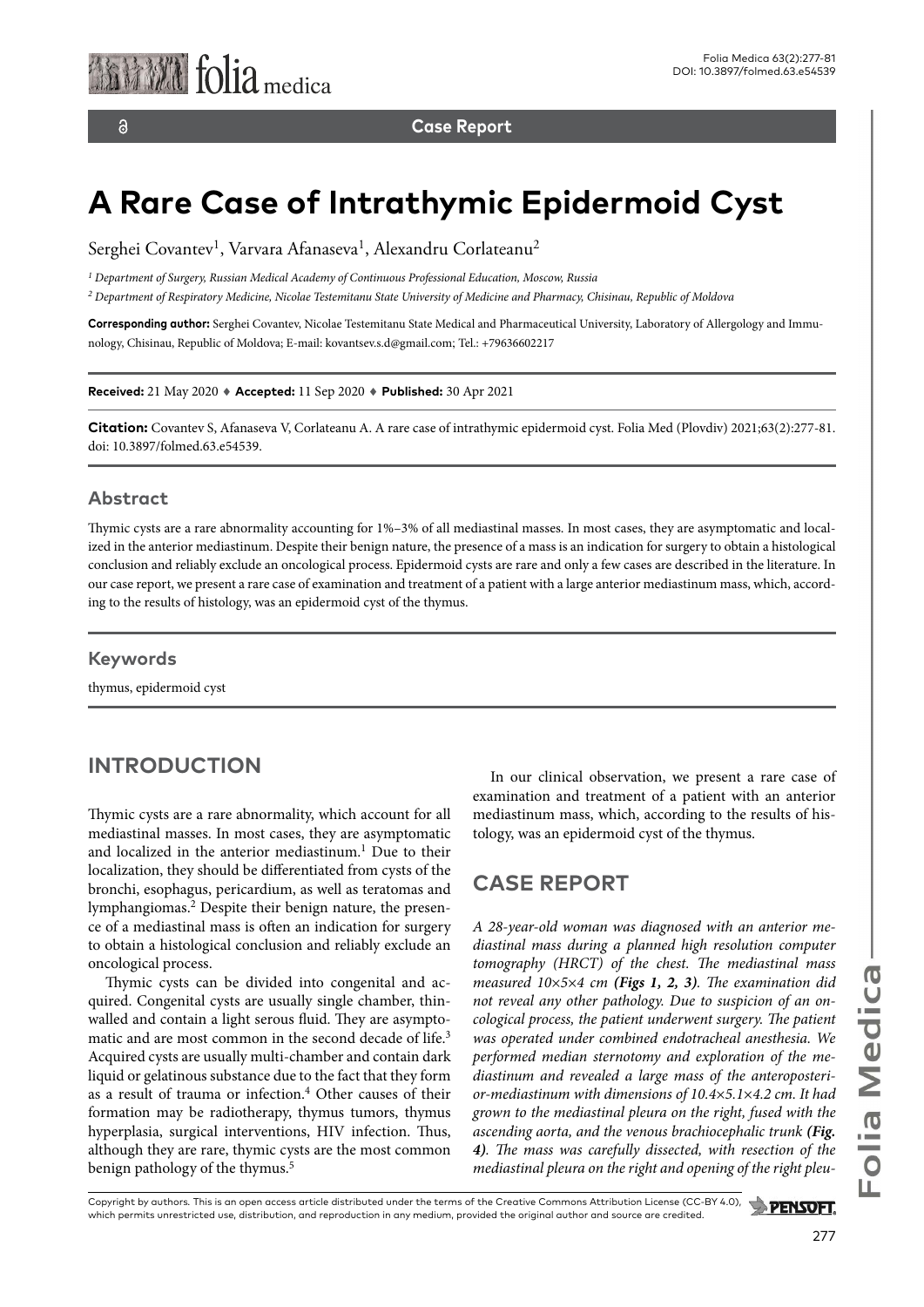*ral cavity (Fig. 5). After hemostasis and aerostasis, the right pleural cavity and the anterior mediastinum were drained by two drains through contrapertures under the xiphoid process. The sternum was sutured with metal sutures with a layered* 

**Figure 1.** HRCT in the frontal plane. The arrow points to the anterior mediastinal mass.

*suturing of the wound. According to the results of histology, the formation was an epidermoid cyst of the thymus. The postoperative period was uneventful, and the patient was discharged 7 days after surgery.*



**Figure 3.** HRCT in the axial plane. The arrow points to the anterior mediastinal mass.



**Figure 4.** Intraoperatory picture of the anterior mediastinal mass.



**Figure 5.** Macrospecimen of the mediastinal mass.



**Figure 2.** HRCT in the sagittal plane. The arrow points to the anterior mediastinal mass.

Folia Medica I 2021 I Vol. 63 I No. 2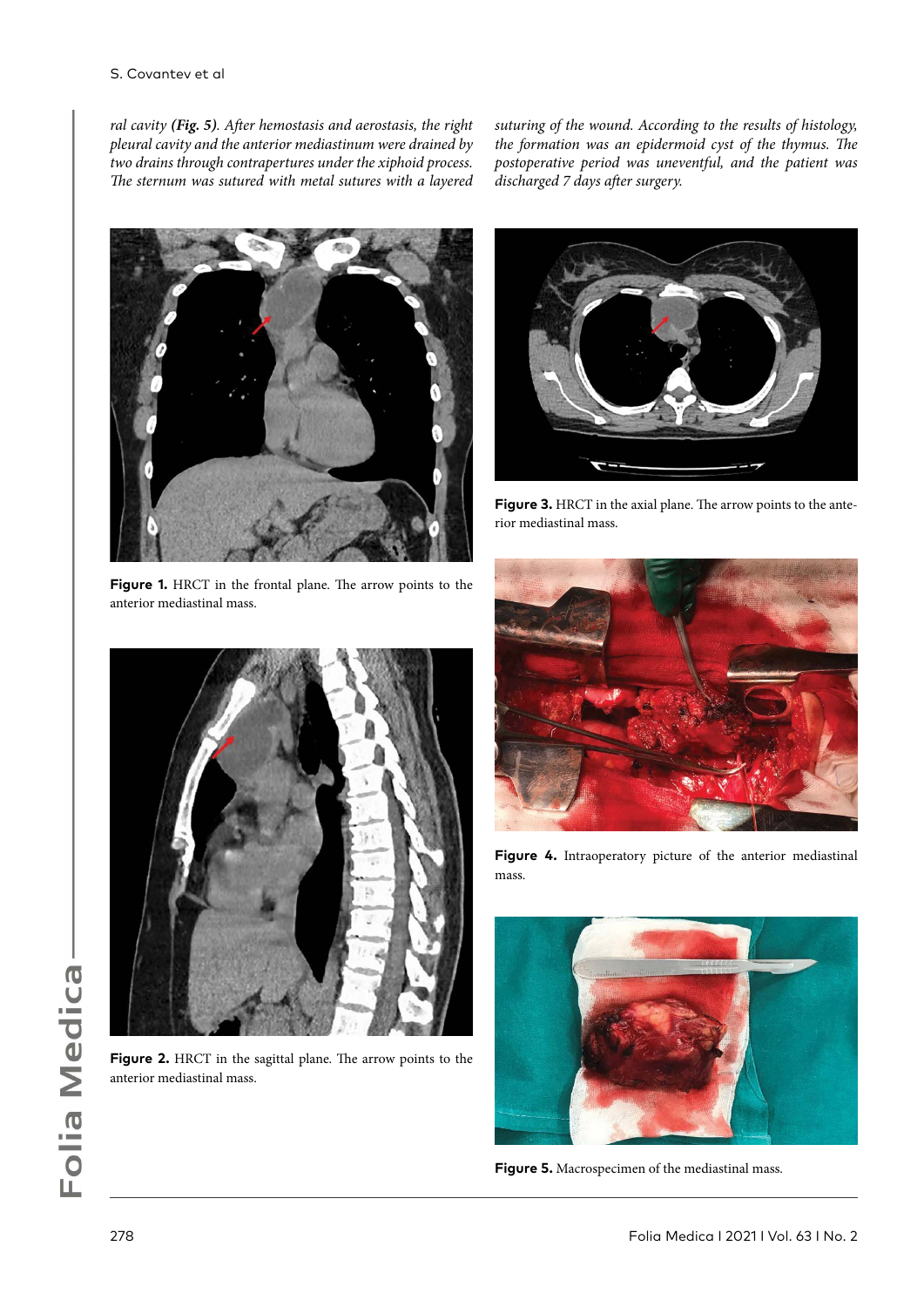## **DISCUSSION**

Thymus cysts are a rarely encountered pathology. A study conducted by Hsieh and co-workers for 20 years showed that thymic masses are encountered in 0.3% of cases. The most common are thyroid-lingual cysts (54.68%), hydromas (25.08%), pharyngeal cysts (16.31%), and bronchogenic (0.91%).6 Another study showed that the incidence of cysts in adults is about 2 times greater than in children. Thymic cysts are found less frequently than cysts of the pericardium, pleura and esophagus. Nevertheless, thymic cysts are most commonly accompanied with symptoms (40%) compared with pericardial cysts (15.8%), pleura (15.8%), bronchogenic (39.2%) and esophageal (39.2%) cysts.<sup>1</sup> The symptoms are manifested due to compression of the surrounding tissues and are accompanied by dyspnea (7.6%), chest pain (14.3%), cough (6.7%), fever (5.7%), dysphagia (8.7%), paralysis of the vocal cords (4.8%), and also in rare cases, cardiac tamponade, diaphragm eventration.1-7 It is important to note that in children, there may be abnormalities in the development of the thymus, such as accessory lobes, which may complicate the diagnosis.<sup>8</sup>

Most often, thymic cysts are detected during a routine CT scan of the chest (70%), less often on a CT scan of the neck (24%), and in exceptional cases during a chest X-ray (6%). Cysts usually have an oval shape (50%), smooth contour (67%), are localized in the middle (61%), without visible surrounding thymus tissue (67%), and have no calcifications (89%).<sup>5</sup>

Preoperative diagnosis of thymic cysts is often difficult. In 37% of cases, the patients have enlargement of the mediastinal space on a plain X-ray of the chest. A chest X-ray may be considered only as a screening method since in none of the cases a thymic cyst was considered as the primary diagnosis during the examination. HRCT of the chest is the most commonly used imaging method. Thymus cysts are characterized by an oval shape, smooth contour, cystic density, homogeneous dimming and thin walls. Nevertheless, bleeding inside the cavity or inflammation can lead to increased density, which, according to HRCT, looks like a solid mass. The sensitivity of the chest CT is 54.6%, and the factors that influence the sensitivity are dimensions less than 3 cm, density of more than 20 Hu, negative results of the chest X-ray, and also localization along the midline. The most important criteria for a wrong preoperative diagnosis were size and density.<sup>9</sup> Thus, in this group of patients, in order to clarify the diagnosis, MRI of the mediastinum can be helpful. Compared to HRCT of the chest, MRI has a higher diagnostic accuracy (chest CT - 46% compared with chest MRI - 71%).<sup>10</sup> For the purpose of differential diagnosis between thymic hyperplasia, thymus cysts, lymphomas, teratomas and thymomas, it is advisable to perform HRCT, PET/CT, and MRI with DWI. Thus, the epidermoid cyst is characterized by a heterogeneous structure on CT, lack of FDG accumulation, heterogeneous structure on MRI and diffusion restriction in DWI mode.11 The differential diagnosis is initially based on the localization of the mass of a chest X-ray or CT **(Fig. 6)**.



**Figure 6.** Differential diagnosis of the mass based on CT. **1**. Anterosuperior mediastinum: goiter, ascending aortic arch aneurysm, parathyroid tumours, esophageal tumours, teratomas, thymic tumours, thymic cysts, pericardial cysts, lymphoma, Morgagni hernia, lipomas; **2**. Middle mediastinum: lymphoma, lymph node enlargement, bronchogenic tumours, bronchogenic cysts; **3**. Posterior mediastinum: neurogenic tumours, aortic aneurysm, enteric cysts, hiatal hernia, esophageal tumours, bronchogenic tumours.

Despite this, epidermoid cysts of the thymus are an extremely rare histological variant and are described only in a few cases in the literature, which is why it is rarely included in the differential diagnosis.<sup>11-14</sup> Since it is often difficult to make a conclusion based on imagistic examination the patients are operated in order to obtain a histology result and reliably exclude an oncological process.

#### **CONCLUSIONS**

Epidermoid cysts can be located in any part of the body; however, intrathymic location is extremely rare and only a few cases have been reported in the literature. In order to clarify the diagnosis, the most sensitive diagnostic method is an MRI with an assessment in the DWI mode. The differential diagnosis is most often carried out with thymus hyperplasia, thymus cysts, lymphomas, teratomas and thymomas. The presence of a cyst is often an indication for surgery to obtain a histological conclusion and reliably exclude an oncological process.

#### **Author's contribution**

S.C., V.A.: study conception and design; S.C., V.A.: acquisition of data; S.C., A.V., A.C.: analysis and interpretation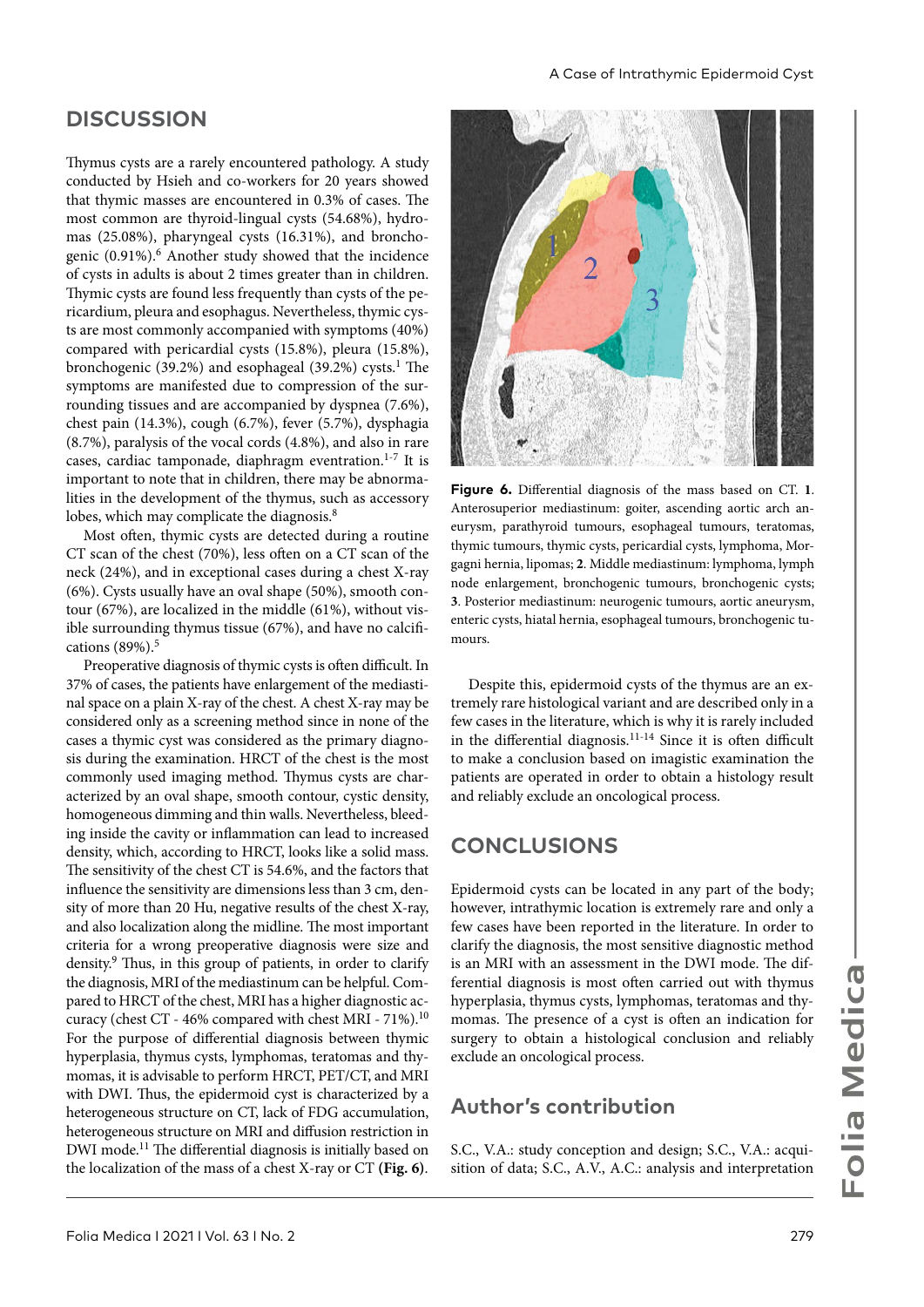of data; S.C., A.V., A.C.: drafting of manuscript; S.C., A.V., A.C.: critical revision.

#### **Ethics**

Written informed consent was obtained from the patient for publication of the present study.

## **Funding**

The authors have no funding to report.

## **Competing interests**

The authors have declared that no competing interests exist.

## **REFERENCES**

- 1. Takeda S, Miyoshi S, Minami M, et al. Clinical spectrum of mediastinal cysts. Chest 2003; 124(1):125–32.
- 2. Nalladaru Z, Mbahi M, Wessels A. Epidermoid cyst a rare mediastinal mass. Indian J Surg 2015; 77(Suppl 1):19–20.
- 3. Jeung MY, Gasser B, Gangi A, et al. Imaging of cystic masses of the mediastinum. Radiographics 2002; 22(Suppl. 1):S79–93.
- 4. Suster S, Rosai J. Multilocular thymic cyst: an acquired reactive pro-

cess. Study of 18 cases. Am J Surg Pathol 1991; 15(4):388–98.

- 5. Araki T, Sholl LM, Gerbaudo VH, et al. Intrathymic cyst: clinical and radiological features in surgically resected cases. Clin Radiol 2014; 69(7):732–8.
- 6. Hsieh YY, Hsueh S, Hsueh C, et al. Pathological analysis of congenital cervical cysts in children: 20 years of experience at Chang Gung Memorial Hospital. Chang Gung medical journal 2003; 26(2):107–13.
- 7. Graeber GM, Thompson LD, Cohen DJ, et al. Cystic lesion of the thymus. An occasionally malignant cervical and/or anterior mediastinal mass. J Thorac Cardiovasc Surg 1984; 87(2):295–300.
- 8. Mazuruc N, Covantev S, Ambarcumian M, et al. Accessory thymic lobe: a complicated morphological finding during dissection. Online J Health Allied Scs 2019; 18(2):7.
- 9. Wang X, Chen K, Li X, et al. Clinical features, diagnosis and thoracoscopic surgical treatment of thymic cysts. J Thorac Dis 2017; 9(12):5203–11.
- 10. Tomiyama N, Honda O, Tsubamoto M, et al. Anterior mediastinal tumors: diagnostic accuracy of CT and MRI. European Journal of Radiology 2009; 69(2):280–8.
- 11. Qureshi JM, Pagano B, Mueller J, et al. Thymic epidermoid cyst: clinical and imaging manifestations of this rare anterior mediastinal mass. Case Rep Radiol 2016; 2016:5789321.
- 12. Monaco F, Barone M, Monaco M. Intrathymic epidermoid cyst: a very rare condition. Asian Cardiovascular & Thoracic Annals 2015; 23(3):323–4.
- 13. Delamarre J, Dupas JL, Muir JF, et al. [Gardner's syndrome and epidermoid cyst of the thymus]. Gastroenterologie clinique et biologique 1987; 11(5):421–3 [Article in French].
- 14. Beechey J, Dickinson N. Intrathymic epidermoid cyst a case report of a rare entity. Pathology 2019; 51:S72.